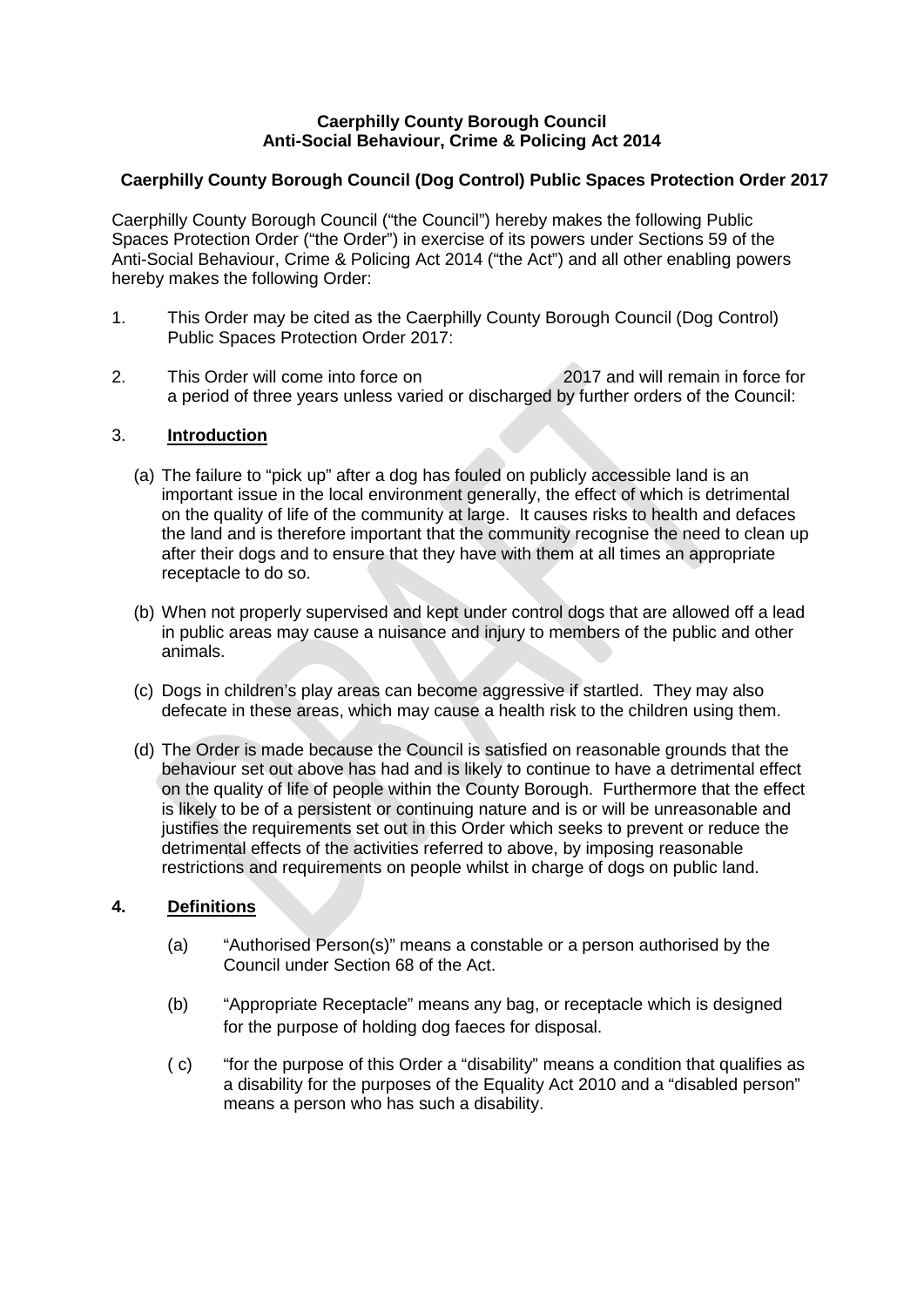## **5. Restrictions and Requirements**

(a) The effect of the Order is to impose the restrictions and requirements as set out in Parts 1 to 5 below.

#### **Part 1 – Dog Fouling**

- 1. If a dog defecates at any time on land to which this Part of the Order applies, and the person who is in charge of the dog at that time fails to remove the faeces from the land forthwith, that person shall be guilt of an offence unless he can show that:-
	- (a) They have a reasonable excuse for failing to do so; or
	- (b) The owner, occupier, or other person or authority having control of the land has consented (generally or specifically) to him failing to do so;
- 2. This Part of the Order applies to all public places in the County Borough of Caerphilly.

For those purposes a "public place" means any place to which the public or any section of the public has access, on payment or otherwise, as of right or by virtue of express or implied permission.

- 3. For the purpose of this Part of the Order:-
	- (a) Placing the faeces in a receptacle on the land which is provided for this purpose, or for the disposal of waste, shall be a sufficient removal from the land;
	- (b) Being unaware of the defecation (whether by reason of not being in the vicinity or otherwise), or not having a device for or other suitable means of removing the faeces, shall not be a reasonable excuse for failing to remove the faeces;

### **Part 2 – Carry Appropriate Receptacle**

- 1. If a person who is in charge of a dog at any time on land to which this part of the Order applies does not have or produce when requested by an Authorised Person, an Appropriate Receptacle for picking up dog faeces, that person shall be guilty of an offence unless:-
	- (a) they have reasonable excuse for failing to do so; or
	- (b) the owner, occupier or other person or authority having control of the land has consented (generally or specifically) to his failing to do so.
- *2.* This part of the Order applies to all public places in the County Borough of Caerphilly.

For those purposes a "public place" means any place to which the public or any section of the public has access, on payment or otherwise, as of right or by virtue of express or implied permission.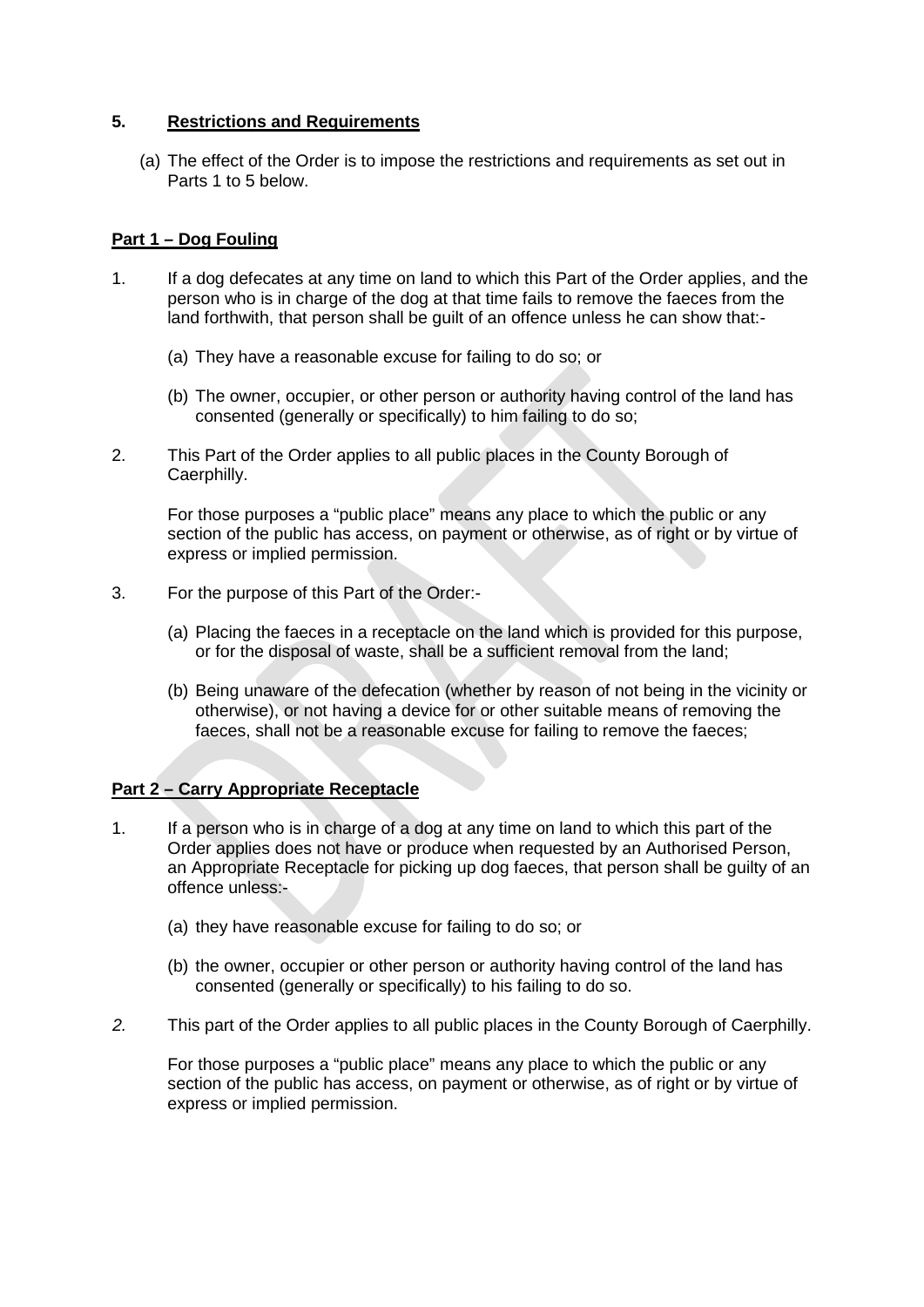## **Part 3 – Dogs On leads In Enclosed Memorial Gardens**

- 1. A person in charge of a dog shall be guilty of an offence if at any time that person takes a dog onto or permits a dog to enter and/or remain in any of the enclosed Memorial Gardens set out in Appendix 2 without being controlled by a lead of not more than two metres in length unless that person can show that:-
	- (a) They have reasonable excuse for failing to do so; or
	- (b) The owner, occupier or other person or authority having control of the land has consented (generally or specifically) to him failing to do so.
- 2. For these purposes, a "lead" means any rope, cord, leash or similar item used to tether, control or restrain a dog, but does not include any such item which is not actively being used as a means of restraint so that the dog remains under a person's close control.

### **Part 4 – Dogs On Leads By Direction**

- 1. A person in charge of a dog will be guilty of an offence if at any time on land to which this part of the Order applies, they fail to comply with a direction given to them by an Authorised Officer to put and keep the dog on a lead of not more than two metres in length for such period and/or in such circumstances as directed by the Officer, unless that person can show that:-
	- (a) they have a reasonable excuse for failing to do so; or
	- (b) The owner, occupier, or other person or authority having control of the land, has consented (generally or specifically) to him failing to do so.
- 2. For these purposes, as "lead" means any rope, cord, leash or similar item used to tether, control or restrain a dog, but does not include any such item which is not actively being used as a means of restraint so that the dog remains under a person's close control.
- 3. This part of the Order applies to all public places in the County Borough of Caerphilly.

For these purposes, a "public place" means any place to which the public or any section of the public has access, on payment or otherwise, as of right or by virtue of express or implied permission.

4. For the purposes of this Part of the Order, an Authorised Person may only direct a person to put and keep a dog on a lead if such restraint is reasonably necessary to prevent a nuisance or behaviour by the dog that is likely to cause annoyance or disturbance to any other person, or the worrying or disturbance of any animal.

### **Part 5 – Dog Exclusions In Children's Play Areas/Multi Use Games Areas –**

- 1. A person in charge of a dog will be guilty of an offence if at any time he takes the dog on to, or permits the dog to enter or remain on, any of the enclosed children's play areas/multi use games areas listed in Appendix 1 to this Order, unless that person can show that:-
	- (a) They have a reasonable excuse for doing so; or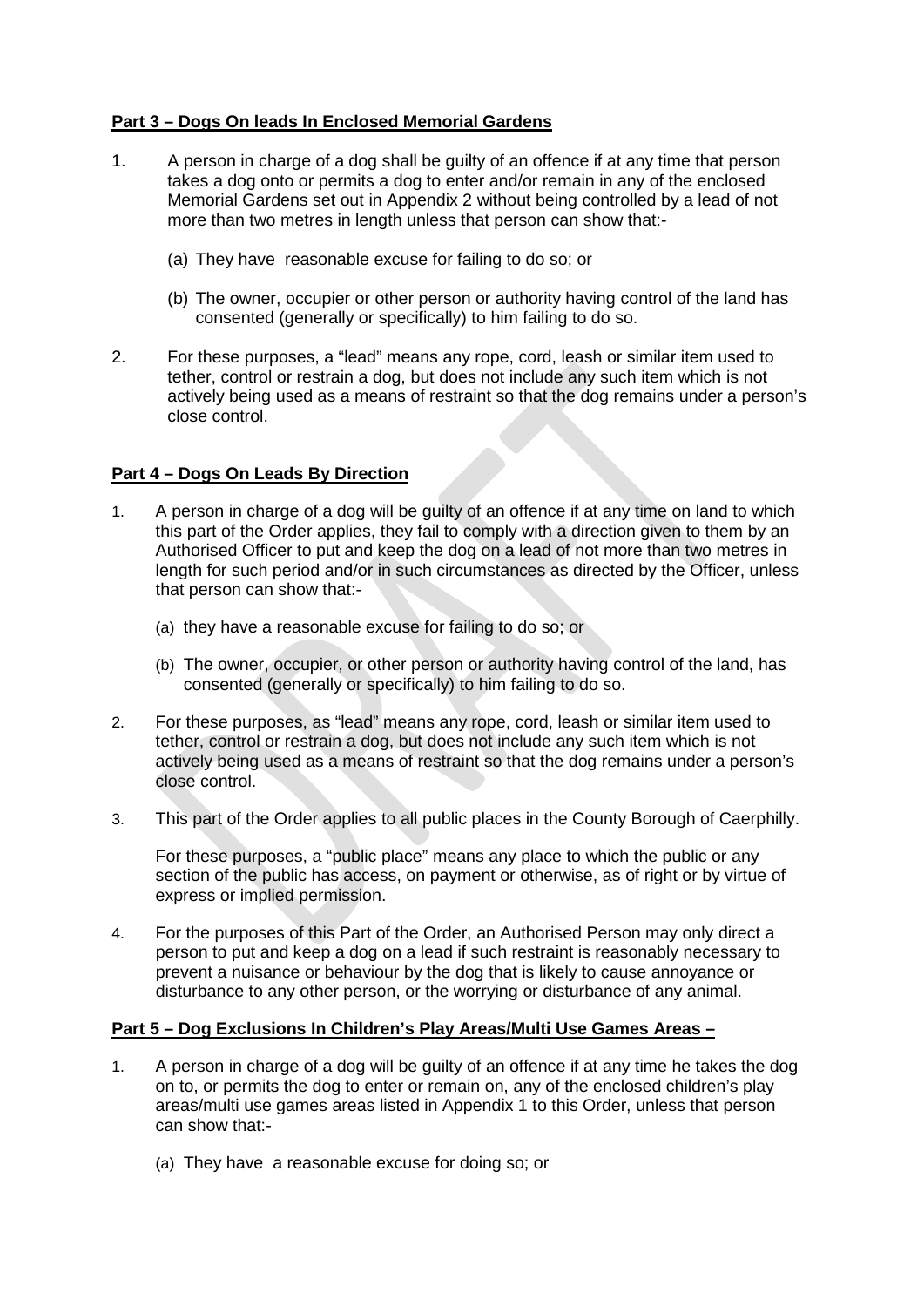(b) The owner, occupier, or other person or authority having control of the land, has consented (generally or specifically) to him doing so.

#### **Exemptions**

- 1. The provisions in **Parts 1 and 2** of this Order shall not apply to a person who:-
	- (a) Is registered as partially sighted or blind, in a register compiled under Section 29 of the National Assistance Act 1948; or
	- (b) Is registered as "sight-impaired", "severely sight-impaired" or as "having sight and hearing impairments which, in combination have a significant effect on their day to day lives", in a registered compiled under Section 18 of the Social Services and Well-Being (Wales) Act 2014; or
	- (c) Has a disability which affects his mobility, manual dexterity, physical co-ordination, or ability to live, carry or otherwise move everyday objects, such that the person cannot reasonably be expected to remove the faeces.
	- (d) Has some other disability, such that a person cannot reasonably be expected to remove the faeces.
- 2. The provisions in **Part 5** of this Order shall not apply to
	- (a) A dog trained by a registered charity to assist a person with a disability and upon which a disabled person relies for assistance.

#### **Other Matters**

- 1. For the purpose of this Order a person who habitually has a dog in his possession shall be taken to be in charge of the dog at any time unless at that time some other person is in charge of the dog.
- 2. Where the person in charge of a dog wishes to rely upon any of the exemptions set out in this Order, the burden will be on that person to prove that they satisfy the requirements of the exemption being relied upon.

### **Offence**

It is an offence for any person without reasonable excuse

- (a) To do anything that a person is prohibited from doing by this Order Or
- (b) To fail to comply with a requirement to which a person is subject under this Order

Any person guilty of an offence under this section is liable on summary conviction to a fine not exceeding level 3 on the standard scale